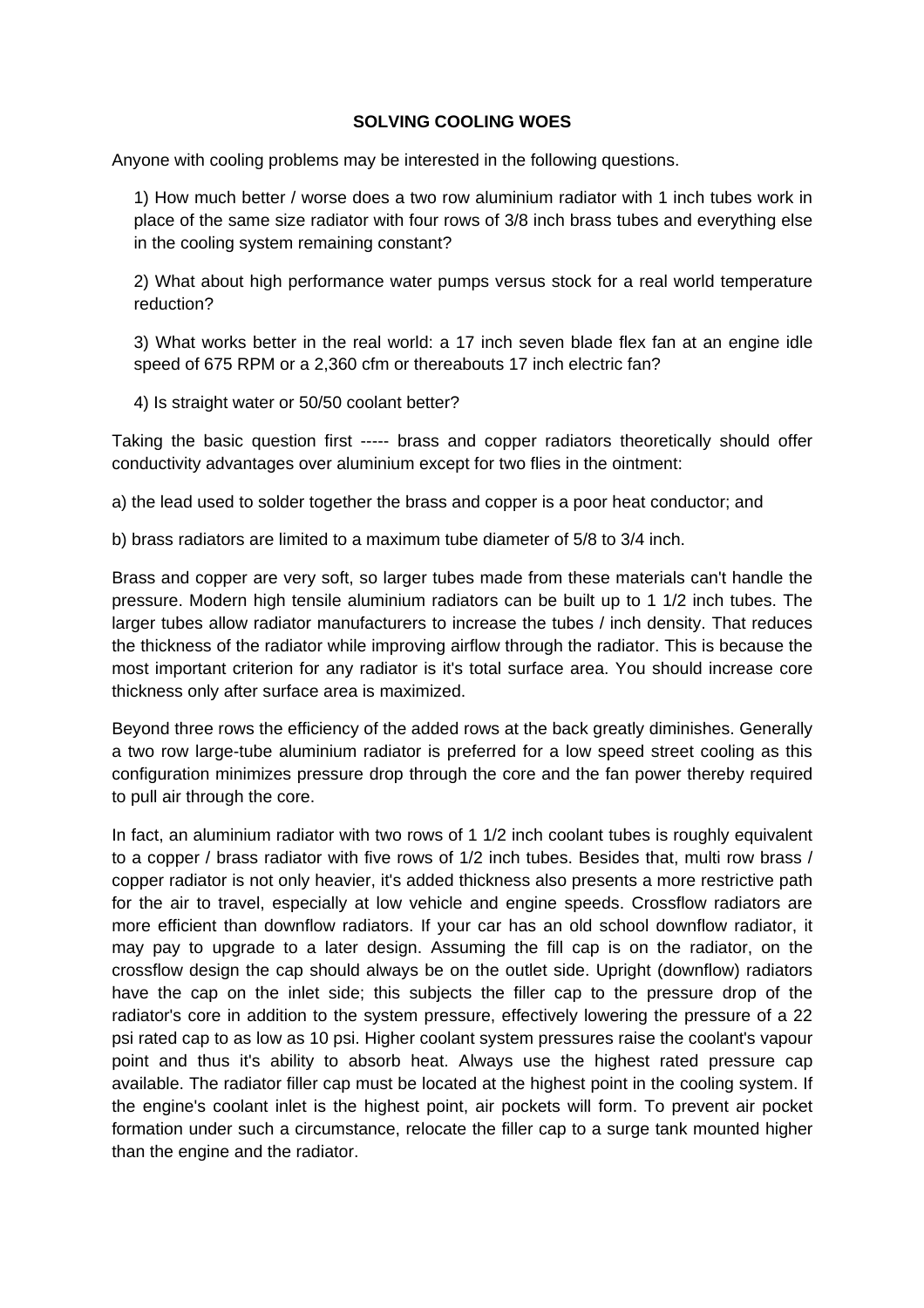Radiators become less efficient as the coolant temperature approaches ambient. A low flow rate keeps coolant in the radiator longer; the longer the coolant stays in the radiator, the lower the radiator's efficiency. As radiator engineers put it -- "non-laminar or turbulent coolant flow must be maintained within the radiator core". One way to accomplish this is to insert baffles in the tanks to force the water to go through the radiator twice. The water spends the same amount of time in the radiator but must travel twice the distance, thereby doubling the speed of the water. This is known as dual-pass radiator design. Radiator fin density also dovetails with fan and blade angle configuration. Some experts say high-fin density radiators work best with engine driven fans with steep blade angles. When comparing electric and mechanical fan rpm at idle, remember that with a mechanical fan the drive pulley ratio comes into play.

Only if the crank and water pump pulleys are the same size is the fan rpm the same as engine rpm. No doubt in nearly every case, the electric fan will spin faster at idle than an engine driven fan, so if you have a low-speed cooling problem I'd lean toward an efficient electric fan design. Placing the fan behind the radiator is more efficient than a pusher fan placed in front of the radiator. Sometimes multiple small diameter electric fans work better than one large electric fan. The goal is to cover as much of the core face as possible. Failing that, custom fabricate a shroud to duct all air through the fan. If you are towing and / or have a high speed cooling problem, mechanical fans are still preferred.

Flex fans vary widely in quality, but even the best flex fan is nowhere near as efficient as a factory style, thermostatically controlled clutch fan. That's the best you can get. Remember that a fan is designed to create negative pressure behind the radiator to pull air through. The further away it is from the radiator, the less efficient it is. If you're not running a shroud it is recommended the fan blades be within one inch of the radiator and no more than two inches away. Better of course is to use a shroud that covers the entire radiator area. Position mechanical fan blades so that about half the blade depth projects into the shroud.

Fan to shroud blade tip clearance should be 3/4 inch max, less if you can get away with it without causing interference (remember to allow for engine / chassis movement). Although a performance water pump may show some improvement, we have not seen significant benefits from full race water pumps for low rpm street use. Optimized as they are for sustained high rpm engines, they may actually be less efficient at low rpm. One thing you can do if you have a low speed cooling problem is to change the drive pulley ratio to overdrive the water pump 20 to 30 percent. Certainly don't underdrive the pump in your application and check that the fan belt(s) have good pulley contact with no slippage.

Water is the most efficient coolant medium. Only run coolant if your engine will be exposed to freezing conditions. If running pure water, add a corrosion inhibitor.

Finally, there is airflow management through the grill and engine compartment. There should be 3/8 to 1/2 inch maximum spacing between the A/C condenser and radiator. If there is too much space, the air will go around the condenser reducing it's efficiency. But you can get around this by fabricating an air dam and underchassis plate to scoop air from under the car directly into the radiator. Take a look at late model cars, even stock sedans these days are bottom feeders and have some sort of air dam. Getting air out of a tightly cowled engine compartment is also important. Consider hood louvres or fender extractors.